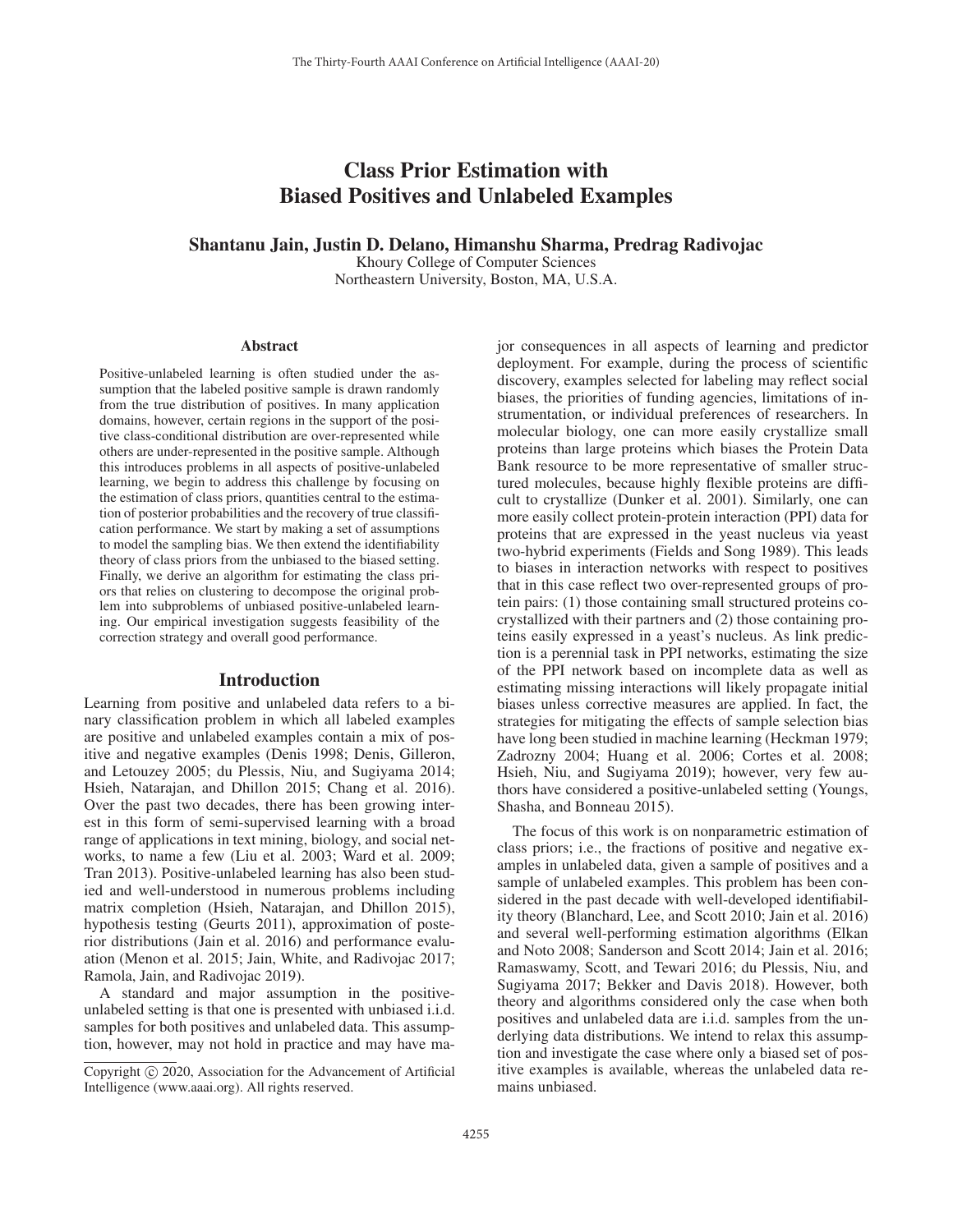Most semi-supervised learning techniques rely on unbiased unlabeled data for bias correction strategies, typically via sampling or re-weighting, but consider situations where at least one of the samples from class-conditional distributions is unbiased (Zadrozny 2004; Huang et al. 2006; Cortes et al. 2008; Hsieh, Niu, and Sugiyama 2019). In class-prior estimation, several authors have considered the case of biased class proportions in the labeled data (Latinne, Saerens, and Decaestecker 2001; Vucetic and Obradovic 2001) and developed iterative correction methods. The expectationmaximization (EM) approach by Latinne, Saerens, and Decaestecker (2001) can also be reformulated as minimization of Kullback-Leibler divergence between labeled and unlabeled distributions resulting in optimization of a convex objective (du Plessis and Sugiyama 2012). This formulation further allows distribution matching to be generalized to other distance functions (du Plessis and Sugiyama 2012). All of these techniques consider labeled data that contains both positives and negatives.

In this work, we focus on a more restrictive case of positive-unlabeled learning and begin to study class prior estimation in the presence of a biased positive sample. We introduce three important assumptions, called the "mixing bias" assumption, "φ-irreducibility" assumption and "disjoint kernel support" assumption, that allow us to model the bias, develop identifiability theory and propose theoretically grounded bias-correction strategies for estimating class priors. We then conduct experiments and provide evidence that our algorithms give considerable improvement in practice over those that assume unbiased positives, even when the assumptions are not fully satisfied.

The remainder of this work is structured as follows. The Background section introduces notation and gives a brief summary of the theory and algorithms for the unbiased case of positives. The Theoretical Framework section gives rigorous identifiability results and the Estimation Algorithm derives an estimation procedure for bias correction. Experiments and Results summarize our empirical investigation, summarizing the datasets, experimental protocols and results. Finally, the discussion and concluding remarks are provided in Conclusions and Future Work.

# Background

We consider a binary classification problem of mapping an input space X to an output space  $\mathcal{Y} = \{0, 1\}$  given a set of positive examples and a set of unlabeled examples. Let  $f, f_1$  and  $f_0$  capture the true distributions of the inputs, inputs from the positive class and the inputs from the negative class, respectively. Let  $\alpha$  be the proportion of positives in the true distribution of inputs  $f$ . Using machine learning terminology, the mixing proportion  $\alpha$  is the class prior for the positive class,  $f_1$  and  $f_0$  are the class-conditional distributions for the positive and negative classes, respectively, and  $f$  is the distribution from which unlabeled data is sampled. It follows that for any  $x \in \mathcal{X}$ , f can be expressed as the following two-component mixture

$$
f(x) = \alpha f_1(x) + (1 - \alpha)f_0(x).
$$
 (1)

Generally, class prior  $(\alpha)$  estimation is an ill-posed problem

due to unidentifiability, in the sense that there are multiple values of  $\alpha$  that lead to the same f for a given  $f_1$ , obtained by altering the value of  $f_0$ . Furthermore, the set of all valid  $\alpha$  values is an interval of the form  $[0, \alpha^*]$ , where  $\alpha^* = a_f^{f_1}$ ;

$$
a_f^{f_1} = \sup\{a \in [0, 1] : f = af_1 + (1 - a)h_0, h_0 \in \mathcal{P}_{\mathcal{X}}\}\
$$
\n(2)

and  $\mathcal{P}_{\mathcal{X}}$  is the set of all densities (except for  $f_1$ ) defined on X. The "irreducibility" assumption that  $f_0$  itself cannot be expressed as a nontrivial mixture containing  $f_1$  as one of the component makes the problem identifiable with  $\alpha$  taking its largest value (Blanchard, Lee, and Scott 2010; Jain et al. 2016). More formally,

$$
a_{f_0}^{f_1} = 0 \Rightarrow \alpha = \alpha^*.
$$
 (3)

## Estimation Procedures

Over the past decade, several algorithms have been proposed for class prior estimation in the case of a representative positive sample (Elkan and Noto 2008; Jain et al. 2016; Ramaswamy, Scott, and Tewari 2016; du Plessis, Niu, and Sugiyama 2017; Bekker and Davis 2018). We briefly describe the AlphaMax algorithm (Jain et al. 2016) that we later use as a base algorithm in the experimental section. AlphaMax is a nonparametric class prior estimation algorithm that first maximizes the log-likelihood of the positive unlabeled data at multiple values of  $\alpha \in (0, 1)$  and then estimates  $\alpha^*$  as an x-coordinate of the elbow of the maximum loglikelihood versus  $\alpha$  curve. Though, in principle, AlphaMax approach can incorporate multidimensional data, it can be computationally prohibitive and lead to suboptimal performance when directly run on high-dimensional data. Fortunately, there exist  $\alpha^*$ -preserving univariate transforms that can be used to reduce the data to a single dimension while preserving  $\alpha^*$  in the transformed space (Jain et al. 2016). Formally, for an  $\alpha^*$ -preserving transform,  $\tau : \mathcal{X} \to \mathbb{R}$ , it holds that

$$
a_{f_{\tau}}^{f_{\tau,1}} = a_f^{f_1},\tag{4}
$$

where  $f_{\tau}$  and  $f_{\tau,1}$  are density functions on R that are obtained as counterparts of  $f$  and  $f_1$  after transforming the inputs using  $\tau$ . In practice, AlphaMax is run on the univariate data transformed by the score function of a so-called nontraditional classifier—a classifier trained to discriminate positive examples against the unlabeled examples treated as negatives (Elkan and Noto 2008). This nontraditional classifier serves as an  $\alpha^*$ -preserving transform.

# Theoretical Framework

All approaches in positive-unlabeled learning assume that an unbiased sample from  $f_1$  is accessible, however, in the setting for this paper, the set of positively labeled examples is biased. We illustrate this situation in Figure 1.

## Assumptions for Identifiability

Let the positively labeled examples be an i.i.d. sample from a biased density,  $f_1'$ . We formulate our problem under a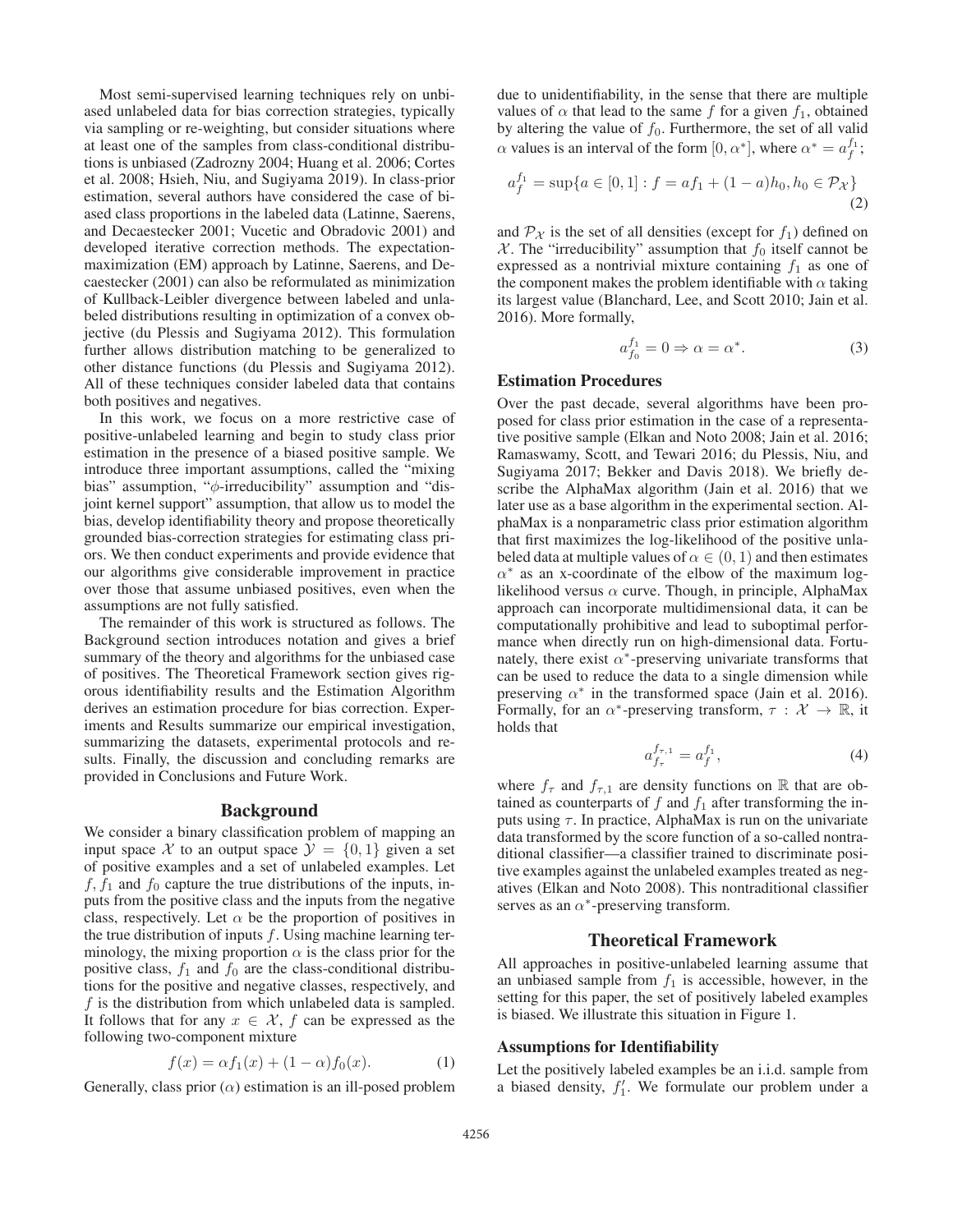

Figure 1: Illustration of the positive-unlabeled problem with bias. The upper panel shows positive  $(f_1; \text{blue})$  and negative  $(f_0; \text{ red})$  class-conditional distributions shown with dashed lines because the samples from these distributions are not available. The lower panel shows the unbiased mixture distribution ( $f = \alpha f_1 + (1 - \alpha) f_0$ , where  $\alpha = 0.25$ ; yellow) and the biased class-conditional distribution of positives  $(f_1)$ ; blue). The distributions drawn with solid lines illustrate that samples from these distributions are available. The objective of this work is to recover  $\alpha$  given a biased positive sample and an unbiased unlabeled sample.

"mixing bias" assumption relating  $f'_1$  and  $f_1$  via a Kcomponent mixture representations as follows.

$$
f_1'(x) = \sum_{i=1}^{K} r_i \phi_i(x), \quad f_1(x) = \sum_{i=1}^{K} \gamma_i \phi_i(x), \quad (5)
$$

where  $\phi_i(x)$  are density functions,  $r_i, \gamma_i \in [0,1], \sum_{i=1}^K r_i =$ 1 and  $\sum_{i=1}^{K} \gamma_i = 1$ . The assumption enforces that  $f'_1$  and  $f_1$  are mixtures sharing the same components, but having different mixing proportions.

For identifiability, we make a "*φ*-irreducibility" assumption that  $f_0$  cannot be expressed as a nontrivial mixture containing  $\phi_i$ ; i.e,

$$
a_{f_0}^{\phi_i} = 0, \quad \text{for } i = 1, 2, \dots K. \tag{6}
$$

For identifiability, we further make a "disjoint kernel sup**port**" assumption that  $\phi_i$ 's have disjoint supports; i.e.,

$$
Supp(\phi_i) \cap Supp(\phi_j) = \emptyset, \quad \text{for } i \neq j. \tag{7}
$$

## Identifiability

In this section we derive that the above assumptions make the mixing proportion estimation a well-posed problem. Our main result in this section is Theorem 1 which shows that if  $f_0$  is irreducible with respect to  $\phi_i$  for  $i = 1, 2, \dots, K$ ; i.e.,  $a_{f_0}^{\phi_i} = 0$ , then  $\alpha^*$  can be uniquely identified.

To derive the results, we define a family of twocomponent mixtures as follows.

$$
\mathcal{F}(\mathcal{P}_0, \mathcal{P}_1) = {\alpha f_1 + (1 - \alpha)f_0}_{(\alpha, f_1, f_0) \in (0, 1) \times \mathcal{P}_1 \times \mathcal{P}_0},
$$
\n(8)

where  $P_1$  and  $P_0$  are families of distributions on X from where  $f_1$  and  $f_0$  can be picked, respectively.

Let  $\Phi$  be a family of K unique distributions on  $\mathcal{X}$ ; i.e.,  $\Phi = {\phi_i}_{i=1}^K$ . Let  $\mathcal{M}_{\Phi}$  be a family of mixtures constructed with components from  $\Phi$ . In other words,  $\mathcal{M}_{\Phi}$  is the convex hull of  $\Phi$ ; i.e., for  $\boldsymbol{a} = [a_i]_{i=1}^K$ ,

$$
\mathcal{M}_{\Phi} = \left\{ \sum_{i=1}^{K} a_i \phi_i \right\}_{\mathbf{a} \in \Delta^{K-1}}
$$

,

where  $\Delta^{K-1}$  is a unit  $K-1$  simplex. Thus,  $a_i \in [0,1]$  and  $\sum_{i=1}^{K} a_i = 1.$ 

We restate the mixing bias assumption in terms of  $\mathcal{M}_{\Phi}$  as follows

$$
f_1' \in \mathcal{M}_{\Phi} \quad \text{and} \quad \mathcal{P}_1 = \mathcal{M}_{\Phi}.
$$

For the purpose of identifiability theory, we assume that  $\Phi$ is known. The assumption relies on a presupposition that Φ can be obtained from the decomposition of  $f_1'$ . Note that we are not implying that there is a unique decomposition of  $f_1'$ giving Φ, but that there is some decomposition which is expressive enough to reconstruct  $f_1$  (see Equation 5).

Next, we consider two choices for  $P_0$ 

- 1.  $\mathcal{P}_{\Phi}^{\text{all}} = \mathcal{P}_{\mathcal{X}} \backslash \mathcal{M}_{\Phi}$ , the set of all possible distributions on  $\mathcal{X}$ , except those in  $\mathcal{M}_{\Phi}$ . Removing  $\mathcal{M}_{\Phi}$  from  $\mathcal{P}_{\chi}$ , ensures that a mixture in  $\mathcal{F}(\mathcal{P}_{\Phi}^{\text{all}}, \mathcal{M}_{\Phi})$  must have a component outside  $\Phi$  with nonzero proportion; i.e.,  $\mathcal{F}(\mathcal{P}_{\Phi}^{\text{all}}, \mathcal{M}_{\Phi})$  $\mathcal{M}_{\Phi} = \emptyset.$
- 2.  $\mathcal{I}_{\Phi} = \mathcal{P}_{\Phi}^{\text{all}} \setminus \mathcal{F}(\mathcal{P}_{\Phi}^{\text{all}}, \mathcal{M}_{\Phi})$ . As shown in Lemma 1 (Appendix),  $f_0 \in \mathcal{I}_\Phi$  if and only if the  $\phi$ -irreducibility assumption in Equation 6 is satisfied.

 $\mathcal{F}(\mathcal{P}_{\Phi}^{\text{all}},\mathcal{M}_{\Phi})$  is the largest conceivable set of nontrivial mixtures under the mixing bias assumption. Since  $\mathcal{I}_{\Phi} \subseteq \mathcal{P}_{\Phi}^{\text{all}}$ , all mixtures in  $\mathcal{F}(\mathcal{I}_{\Phi}, \mathcal{M}_{\Phi})$  are also present in  $\mathcal{F}(\mathcal{P}_{\Phi}^{\text{all}}, \mathcal{M}_{\Phi});$  i.e.,  $\mathcal{F}(\mathcal{I}_{\Phi}, \mathcal{M}_{\Phi}) \subseteq \mathcal{F}(\mathcal{P}_{\Phi}^{\text{all}}, \mathcal{M}_{\Phi})$ . However, Theorem 1 shows that the two families contain exactly the same distribution under the disjoint kernel support assumption on  $\Phi$ . In other words, we get the same set of mixtures even after reducing the parameter space of  $f_0$  from  $\mathcal{P}_0$  to  $\mathcal{I}_\Phi$ . This is useful because, unlike  $\mathcal{F}(\mathcal{P}_{\Phi}^{\text{all}}, \mathcal{M}_{\Phi})$ ,  $\mathcal{F}(\mathcal{I}_{\Phi}, \mathcal{M}_{\Phi})$  is identifiable, as shown by the theorem.

Here the identifiability of  $\mathcal{F}(\mathcal{P}_{\Phi}^{\text{all}},\mathcal{M}_{\Phi})$  and  $\mathcal{F}(\mathcal{I}_{\Phi},\mathcal{M}_{\Phi})$ is implicilty defined in terms of parameters  $(\alpha, f_1, f_0)$  contained in the parameter space  $(0,1) \times \mathcal{M}_{\Phi} \times \mathcal{P}_{\Phi}^{\text{all}}$  and  $(0, 1) \times \mathcal{M}_{\Phi} \times \mathcal{I}_{\Phi}$ , respectively.  $\mathcal{A}(f, \mathcal{P}_{\Phi}^{\text{all}}, \mathcal{M}_{\Phi})$  is defined as the set of all valid  $\alpha$  values that allow f to be expressed as a nontrivial two component mixture with components from  $\mathcal{P}_{\Phi}^{\text{all}}$  and  $\mathcal{M}_{\Phi}$ ; i.e.,  $\mathcal{A}(f, \mathcal{P}_{\Phi}^{\text{all}}, \mathcal{M}_{\Phi}) = \{ \alpha \in (0,1) : f =$  $\alpha f_1 + (1 - \alpha)f_0, f_1 \in \mathcal{M}_{\Phi}, f_0 \in \mathcal{P}_{\Phi}^{\text{all}} \}$ 

Theorem 1. *Given a* Φ *that satisfies the disjoint kernel support (Equation 7),*

*1.* As sets,  $\mathcal{F}(\mathcal{P}_{\Phi}^{all},\mathcal{M}_{\Phi})$  and  $\mathcal{F}(\mathcal{I}_{\Phi},\mathcal{M}_{\Phi})$  are equal.<sup>1</sup>

 ${}^{1}\mathcal{F}(\mathcal{P}_{\Phi}^{\text{all}},\mathcal{M}_{\Phi})$  and  $\mathcal{F}(\mathcal{I}_{\Phi},\mathcal{M}_{\Phi})$  are not equal as families as they differ in terms of their underlying parameter space.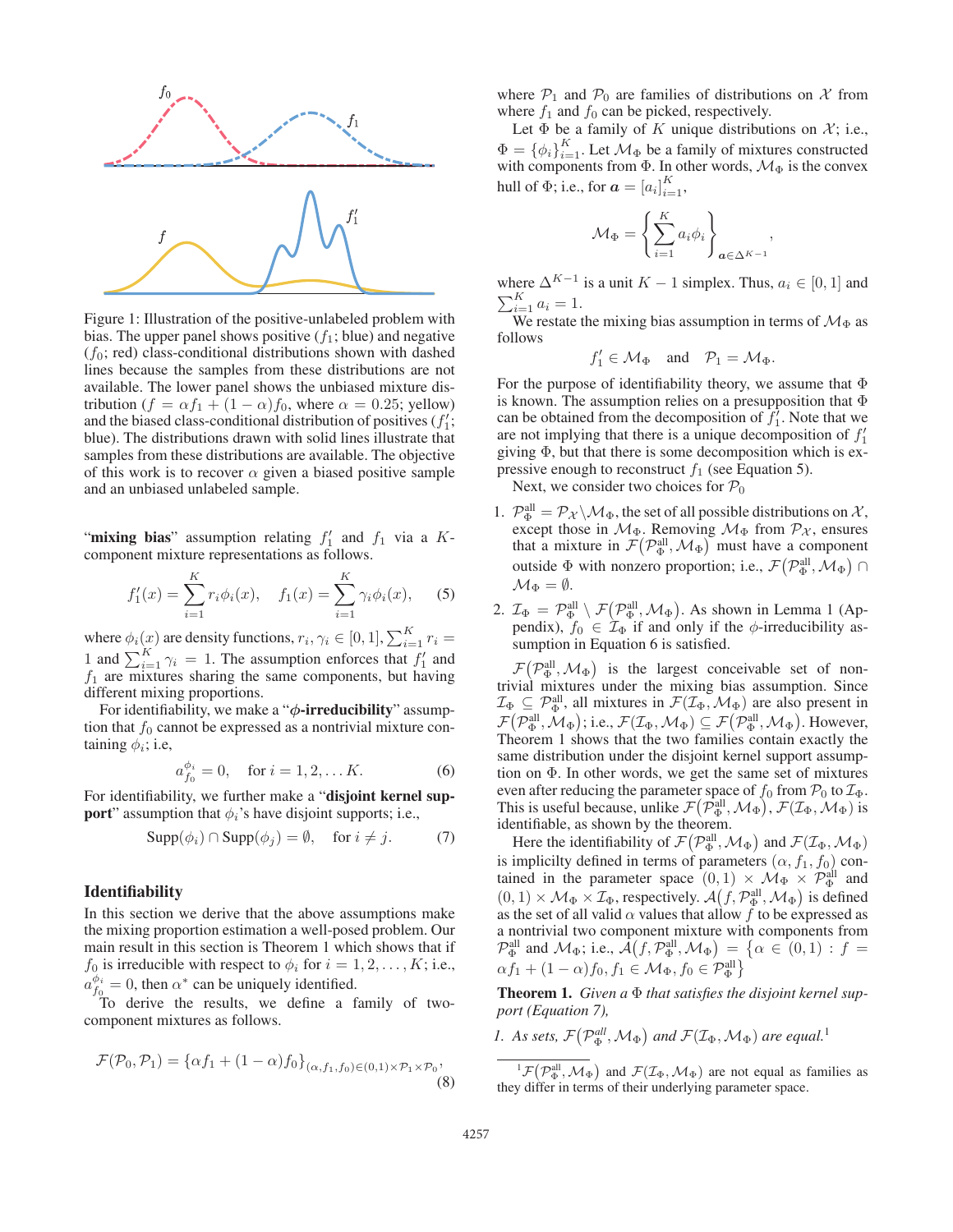- 2. Every  $f \in \mathcal{F}(\mathcal{I}_{\Phi}, \mathcal{M}_{\Phi})$  has a unique parametrization  $(\alpha^*, f_1^*, f_0^*) \in (0, 1) \times \mathcal{M}_{\Phi} \times \mathcal{I}_{\Phi}, \text{ i.e., } \mathcal{F}(\mathcal{I}_{\Phi}, \mathcal{M}_{\Phi}) \text{ is}$ *identifiable.*
- *3. For an*  $f \in \mathcal{F}(\mathcal{P}_{\Phi}^{all}, \mathcal{M}_{\Phi})$  having parametrization  $(\alpha^*, f_1^*, f_0^*) \in (0, 1) \times \mathcal{M}_{\Phi} \times \mathcal{I}_{\Phi}, \, \mathcal{A}\big(f, \mathcal{P}_{\Phi}^{all}, \mathcal{M}_{\Phi}\big) =$  $(0, \alpha^*]$ .
- *4.*  $\mathcal{F}(\mathcal{P}_{\Phi}^{all}, \mathcal{M}_{\Phi})$  is unidentifiable.

*Proof.*

- Statement 1 By definition,  $f = \alpha f_1 + (1 \alpha)f_0$  for some  $\alpha \in (0,1)$ ,  $f_1 \in \mathcal{M}_{\Phi}$  and  $f_0 \in \mathcal{P}_{\Phi}^{\text{all}}$ . Using Lemma 3 (Appendix),  $f_0$  can be expressed as  $a h_1 + (1 - a) f_0^*$ , where  $a \in [0, 1)$ ,  $h_1 \in \mathcal{M}_{\Phi}$  and  $f_0^* \in \mathcal{I}_{\Phi}$ . Thus, for  $\alpha^* = \alpha + (1-\alpha)a, f_1^* = \frac{\alpha f_1 + (1-\alpha)ah_1}{\alpha^*}, f = \alpha^* f_1^* + (1-\alpha)$  $(\alpha^*) f_0^*$  and consequently  $(\alpha^*, f_1^*, f_0^*) \in (0,1) \times \mathcal{M}_{\Phi}$  $\mathcal{I}_{\Phi}$  parameterizes f. Thus,  $\mathcal{F}(\mathcal{P}_{\Phi}^{\text{all}}, \mathcal{M}_{\Phi}) \subseteq \mathcal{F}(\mathcal{I}_{\Phi}, \mathcal{M}_{\Phi}),$ however,  $\mathcal{F}(\mathcal{I}_{\Phi},\mathcal{M}_{\Phi}) \subseteq \mathcal{F}(\mathcal{P}_{\Phi}^{\text{all}},\mathcal{M}_{\Phi})$  is trivially true. Thus,  $\mathcal{F}(\mathcal{P}_{\Phi}^{\text{all}},\mathcal{M}_{\Phi}) = \mathcal{F}(\mathcal{I}_{\Phi},\mathcal{M}_{\Phi})$
- Statement 2 Suppose an  $f \in \mathcal{F}(\mathcal{I}_{\Phi}, \mathcal{M}_{\Phi})$  has two distinct parametrizations  $(\alpha, f_1, f_0)$ ,  $(\alpha^*, f_1^*, f_0^*)$  in  $(0, 1) \times$  $\mathcal{M}_{\Phi} \times \mathcal{I}_{\Phi}$ . It follows that  $\alpha^* f_1^* + (1 - \alpha^*) f_0^* = \alpha f_1 +$  $(1-\alpha)f_0$ . Since  $f_1, f_1^* \in \mathcal{M}_{\Phi}$ , for some  $\gamma, \gamma^* \in \Delta^{K-1}$ ,  $f_1 = \sum_{i=1}^{K} \gamma_i \phi_i$  and  $f_1^* = \sum_{i=1}^{K} \gamma_i^* \phi_i$ . The equation can be expressed as

$$
\left(\sum_{i=1}^K (\alpha^* \gamma_i^* - \alpha \gamma_i)_+ \phi_i\right) + (1 - \alpha^*) f_0^*
$$

$$
= \left(\sum_{i=1}^K (\alpha \gamma_i - \alpha^* \gamma_i^*)_+ \phi_i\right) + (1 - \alpha) f_0,
$$

where  $a_+ = \max(0, a)$ . Denoting  $\eta_i = \alpha^* \gamma_i^* - \alpha \gamma_i$ , if for some  $i \in \{1, \ldots, K\}$ ,  $\eta_i \neq 0$ , then by restricting the formula above on Supp( $\phi_i$ ) and dividing by  $\phi_i(x)$ , we get

$$
|\eta_i| = -\text{sign}(\eta_i) \bigg( (1-\alpha^*) \frac{f_0^*(x)}{\phi_i(x)} - (1-\alpha) \frac{f_0(x)}{\phi_i(x)} \bigg).
$$

If  $\eta_i > 0$ , we pick a sequence in Supp $(\phi_i)$  along which the limit of  $\frac{f_0(x)}{\phi_i(x)}$  goes to 0—such a sequence exists due to Lemma 1 and 2 (Appendix). The limit of the RHS along this sequence can not be positive, where as the LHS is a positive number, hence a contradiction. Similarly if  $\eta_i$  < 0, we pick the sequence such that  $\frac{f_0^*(x)}{\phi_i(x)}$  goes to 0 and arrive at the same contradiction. Thus,  $\eta_i = 0$ ,  $\forall i \in \{1, ..., K\}$  and  $(1 - \alpha^*) f_0^* = (1 - \alpha) f_0$ . Taking an integral over X on both sides implies  $\alpha^* = \alpha$  and consequently  $f_0^* = f_0$ .  $\alpha^* = \alpha$  and  $f_0^* = f_0$  together imply  $f_1^* = f_1$ . Thus, the two parameterizations of f are not distinct, hence a contradiction.

• **Statement 3**: For  $\alpha \in (0, \alpha^*]$ ,

$$
f = \alpha^* f_1^*(x) + (1 - \alpha^*) f_0^*(x)
$$
  
=  $\alpha f_1^*(x) + (1 - \alpha) \left( \frac{\alpha^* - \alpha}{1 - \alpha} f_1^*(x) + \frac{1 - \alpha^*}{1 - \alpha} f_0^*(x) \right)$ 

Since  $\alpha^*$  < 1,  $\left( \frac{\alpha^* - \alpha}{1 - \alpha} f_1^*(x) + \frac{1 - \alpha^*}{1 - \alpha} f_0^*(x) \right) \notin \mathcal{M}_{\Phi}$ (from Lemma 4 in the Appendix) and consequently, it is an element of  $\mathcal{P}_{\Phi}^{\text{all}}$ . Thus,  $(0, \alpha^*] \subseteq \mathcal{A}(f, \mathcal{P}_{\Phi}^{\text{all}}, \mathcal{M}_{\Phi})$ . Suppose for some  $\alpha \in (\alpha^*, 1]$ ,  $f_1 \in \mathcal{M}_{\Phi}$  and  $f_0 \in \mathcal{P}_{\Phi}^{\text{all}}$ ,  $f =$  $\alpha f_1 + (1-\alpha)f_0$ . It follows that  $\alpha f_1(x) + (1-\alpha)f_0(x) =$  $\alpha^* f_1^*(x) + (1 - \alpha^*) f_0^*(x)$ . Rearranging terms, adding and subtracting  $\alpha^* f_1(x)$ , and using the representation of  $f_1$ and  $f_1^*$  as elements of  $\mathcal{M}_{\Phi}$ ,

$$
(\alpha - \alpha^*) f_1(x) + \alpha^* \left( \sum_{i=1}^K (\gamma_i - \gamma_i^*) \phi_i(x) \right)
$$
  
=  $(1 - \alpha^*) f_0^*(x) - (1 - \alpha) f_0(x),$ 

where  $\gamma, \gamma^* \in \Delta^{K-1}$ . Note that there exists  $j \in$  $\{1,\ldots,K\}$  such that  $\gamma_j \geq \gamma_j^*$  because otherwise  $\sum_{i=1}^{K} \gamma_i < 1$ . Restricting the above equation to the support of  $\phi_i$ ,

(positive constant)  $\times \phi_j(x) = (1 - \alpha^*) f_0^*(x) - (1 - \alpha) f_0(x)$ . Dividing both sides by  $\phi_j(x)$  and taking limit over a sequence for which  $\frac{f_0^*(x)}{\phi_j(x)}$  goes to 0 (such a sequence exists by Lemma 1 and 2 in the Appendix), the RHS is a positive number whereas the LHS is not positive. Hence a contradiction. Thus, an  $\alpha > \alpha^*$  cannot be in  $\mathcal{A}(f, \mathcal{P}_{\Phi}^{\text{all}}, \mathcal{M}_{\Phi})$ and  $\mathcal{A}(f, \mathcal{P}_{\Phi}^{\text{all}}, \mathcal{M}_{\Phi}) = (0, \alpha^*].$ 

• Statement 4: The statement follows from Statement 3.

 $\Box$ 

# Estimation Algorithm

Our approach to estimating the class prior with biased positive-unlabeled data is to decompose the problem into many unbiased positive-unlabeled subproblems by first partitioning the original dataset, then applying AlphaMax to all data subsets in the partition and, lastly, combining the estimates from the subproblem to obtain the final estimates. A pseudo code of the method is given in Algorithm 1.

To motivate the above approach, we derive Theorem 2 which shows that  $\alpha^*$  can be expressed in terms of  $\lambda_i^*$ 's, the class priors corresponding to the subproblems. The aim of partitioning the dataset is to obtain a partition of the support of  $f, B = \{B_i\}_{i=1}^K$ , that satisfies  $\text{Supp}(\phi_i) \subseteq B_i$ . Note that the disjoint kernel support assumption on  $\Phi$  is necessary for the existence of such a partition. Under the disjoint kernel support assumption and the mixing bias assumption, the restriction of both  $f_1$  and  $f'_1$  on  $B_i$  after normalization as a density is  $\phi_i$ ; i.e.,

$$
\phi_i = \frac{f_1(x)1_{B_i}(x)}{\int_{B_i} f_1(x)dx} = \frac{f'_1(x)1_{B_i}(x)}{\int_{B_i} f'_1(x)dx}.
$$

Thus, the labeled examples in the  $i<sup>th</sup>$  data subset of the partition is distributed as per  $\phi_i$ . Denoting the restriction of f on the  $B_i$  after normalization as  $\psi_i$ , the unlabeled data in the  $i<sup>th</sup>$  data subset is distributed as per  $\psi_i$ . Now, by representing  $\psi_i$  as a two component mixture containing  $\phi_i$ , as one of the components, one can identify  $\lambda_i^* = a_{\psi_i}^{\phi_i}$ , the maximum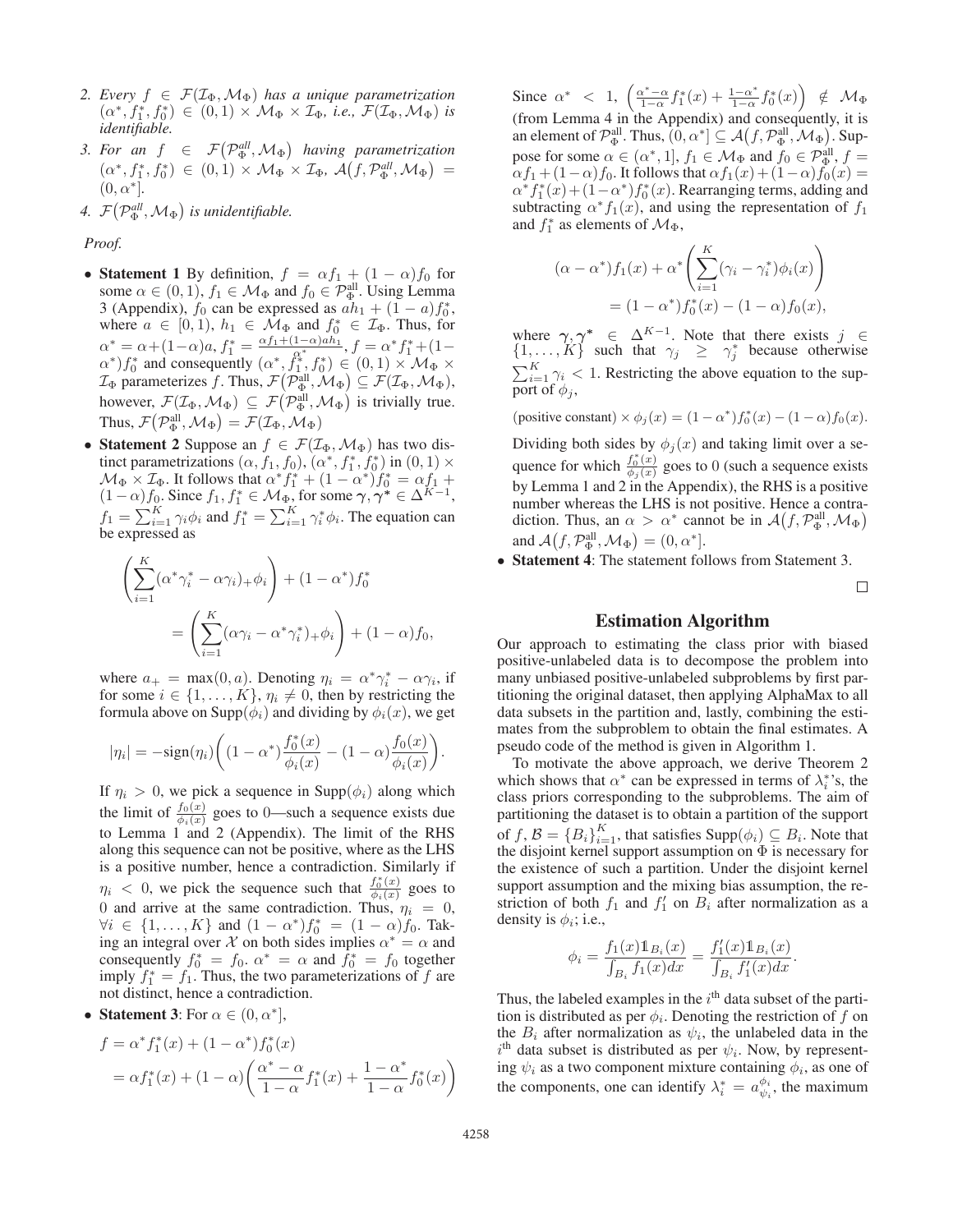value of the proportion ascribed to  $\phi_i$  in all such representations. Alternatively, it is the class prior when the input space is restricted to  $B_i$ . However, unlike the unrestricted input space, the distribution of labeled positives restricted to  $B_i$ ,  $\phi_i$ , is unbiased because the mixing bias assumption only affects the proportion of  $\phi_i$  in  $f'_1$ . One can therefore estimate  $\lambda_i^*$  using existing algorithms such as AlphaMax, Elkan-Noto or KM for class prior estimation in the standard positiveunlabeled setting (Jain et al. 2016; Elkan and Noto 2008; Ramaswamy, Scott, and Tewari 2016).

The estimate of  $\lambda_i^*$  can be combined with an estimate of  $p_i$  given by the proportion of unlabeled examples lying in the *i*<sup>th</sup> subset of the partition,  $\frac{\sum_{x \in M} 1_{B_i}(x)}{|M|}$ , to obtain an estimate of  $\alpha^*$  (Equation 9).  $\lambda_i^*$  is also important for inferring the unbiased positive and negative distributions.  $f_1$  can be expressed as a convex combination of  $\phi_i$ 's with  $\gamma_i = \frac{\lambda_i^* p_i}{\alpha^*}$  as the weights (Equation 11);  $\phi_i$  can be estimated as the density of the positively labeled data in the  $i^{\text{th}}$  data subset.  $f_0$  can be expressed as a convex combination of  $\xi_i = \frac{\psi_i - \lambda_i^* \phi_i}{1 - \lambda^*}$  $\frac{i - \lambda_i \varphi_i}{1 - \lambda_i^*}$ 's with  $\frac{(1-\lambda_i^*)p_i}{1-\alpha^*}$  as weights (Equation 11), where  $\psi_i$  is the restriction of f on  $B_i$  after normalization and can be estimated as the density of the unlabeled data in the  $i<sup>th</sup>$  data subset. Though unbiased estimation of  $f_1^*$  and  $f_0^*$  is possible, we only focus on estimation of  $\alpha^*$  in this paper.

**Theorem 2.** Let  $f \in \mathcal{F}(\mathcal{I}_{\Phi}, \mathcal{M}_{\Phi})$  and  $f'_1 \in \mathcal{M}_{\Phi}$ . Let  $(\alpha^*, f_1^*, f_0^*)$  *be the unique parametrization of* f *in*  $(0, 1) \times$  $\mathcal{M}_{\Phi} \times \mathcal{I}_{\Phi}$  —as per Statement 2 in Theorem 1. Consider *a* size K partition of Supp $(f)$ ,  $\mathcal{B} = \{B_i\}_{i=1}^K$ , such that  $\text{Supp}(\phi_i) \subseteq B_i$ . Let  $\psi_i$  be the density function of the re*striction of* f *on*  $B_i$ ; *i.e.*,  $\psi_i(x) = \frac{f(x) \mathbb{1}_{B_i}(x)}{p_i}$ , where  $\mathbb{1}_B$  *is the indicator function of set* B *and*  $p_i = \int_{B_i} f(x) dx$ *. Let*  $\lambda_i^* = a_{\psi_i}^{\phi_i}$  and  $\xi_i = \frac{\psi_i - \lambda_i^* \phi_i}{1 - \lambda_i^*}$  $\frac{i - \lambda_i \varphi_i}{1 - \lambda_i^*}$ . *It follows that* 

$$
\alpha^* = \sum_{i=1}^K \lambda_i^* p_i \tag{9}
$$

$$
f_1^* = \frac{1}{\alpha^*} \sum_{i=1}^K \lambda_i^* p_i \phi_i.
$$
 (10)

$$
f_0^* = \frac{1}{1 - \alpha^*} \sum_{i=1}^K (1 - \lambda_i^*) p_i \xi_i.
$$
 (11)

*Proof.*  $\forall x \in B_i$ ,  $p_i \psi_i(x) = f(x)$ . It follows that

$$
p_i(\lambda_i^* \phi_i(x) + (1 - \lambda_i^*) \xi_i(x)) = \alpha^* f_1^*(x) + (1 - \alpha^*) f_0^*(x)
$$

Since  $f_1^* \in \mathcal{M}_{\Phi}$ ,  $f_1^* = \sum_{i=1}^K \gamma_i \phi_i$ , for some  $\gamma \in \Delta^{K-1}$ . Due to the disjoint kernel support assumption on  $\Phi$  and  $\text{Supp}(\phi_i) \subseteq \tilde{B_i}, f_1^*(x) = \gamma_i \phi_i(x)$  when  $x \in B_i$ . Thus, after rearranging terms and dividing by  $\phi_i(x)$ , the equation above can be expressed as

$$
p_i \lambda_i^* - \alpha^* \gamma_i = (1 - \alpha^*) \frac{f_0^*(x)}{\phi_i(x)} - p_i (1 - \lambda_i^*) \frac{\xi_i(x)}{\phi_i(x)}.
$$

Taking the limit on both sides along a sequence in  $\text{Supp}(\phi_i)$ such that  $\frac{f_0^*(x)}{\phi_i(x)}$  goes to 0 (such a sequence exists due to

Algorithm 1 Algorithm for class prior estimation with biased positives and unlabeled examples.

|                                                           | // maxK specifies the maximum number of clusters. |  |
|-----------------------------------------------------------|---------------------------------------------------|--|
| $\textbf{Required: } \mathbb{M}, \mathbb{C}, \text{maxK}$ |                                                   |  |

Ensure: α<sup>∗</sup>

| // Partition the biased positive set by k-means clustering.<br>// The number of clusters is picked to be the one giving                                                    |
|----------------------------------------------------------------------------------------------------------------------------------------------------------------------------|
| // a clustering with the maximum Silhouette coefficient,                                                                                                                   |
| // up to a maximum of maxK. cPart [i] stores the                                                                                                                           |
| // positives in the $i^{\text{th}}$ cluster.                                                                                                                               |
| $cPart \leftarrow kMeansSilhouette(\mathbb{C}, \text{maxK})$                                                                                                               |
| // Obtain cluster centers. centers [i] contains the                                                                                                                        |
| // center of the $i^{\text{th}}$ cluster.                                                                                                                                  |
| $centers \leftarrow mean(cPart)$                                                                                                                                           |
| // Assign the unlabeled examples to their closest cluster,                                                                                                                 |
| // using distance to the cluster centroid to measure                                                                                                                       |
| // closeness. mPart [i] stores the unlabeled examples                                                                                                                      |
| // in the $i^{\text{th}}$ cluster.                                                                                                                                         |
| $mPart \leftarrow clusterAssignment(M, centers)$                                                                                                                           |
| for $i = 1, \ldots, \text{length}(cPart)$ do                                                                                                                               |
| // Estimate the class prior on the $ith$ cluster data.                                                                                                                     |
| $\lambda[i] \leftarrow \text{AlphaMax}(\text{mPart}[i], \text{cPart}[i])$                                                                                                  |
| // Compute the proportion of unlabeled examples in                                                                                                                         |
|                                                                                                                                                                            |
| $\begin{array}{l} \text{\it // the $i^{\text{th}}$ cluster.}\\ \text{\it p [i]} \leftarrow \frac{\texttt{size}(\texttt{mPart}[i])}{\texttt{size}(\texttt{M})} \end{array}$ |
| end for                                                                                                                                                                    |
| // Estimate $\alpha^*$ using Equation 9.                                                                                                                                   |
| $\alpha^* \leftarrow \text{dotProduct}(\lambda, p)$                                                                                                                        |

Lemma 1 and 2 in the Appendix),  $p_i \lambda_i^* - \alpha^* \gamma_i \leq 0$ . Similarly, taking the limit along a sequence in  $\text{Supp}(\phi_i)$  such that  $\frac{\xi_i(x)}{\phi_i(x)}$  goes to 0 (such a sequence exists due to Lemma 2 in the Appendix),  $p_i \lambda_i^* - \alpha^* \gamma_i \geq 0$ . Thus

$$
p_i \lambda_i^* = \alpha^* \gamma_i \tag{12}
$$

It follows that  $\sum_{i=1}^{K} p_i \lambda_i^* = \alpha^* \sum_{i=1}^{K} \gamma_i$  and consequently,  $\alpha^*$  =  $\sum_{i=1}^K p_i \lambda_i^*$  because  $\gamma \in \Delta^{K-1}$ . From Equation 12,  $\gamma_i = \frac{p_i \lambda_i^*}{\alpha^*}$ . Thus Equation 10 is true. Now, using  $f = \sum_{i=1}^{K} p_i \psi_i$  and the expression for  $f_1^*$  in  $f_0^* = \frac{f - \alpha^* f_1^*}{1 - \alpha^*}$ Equation 11 can be derived.

# Partitioning the Data

We start the partitioning by using k-means algorithm to cluster the positively labeled set, C, with the number of clusters chosen to maximize the Silhouette coefficient (de Amorim and Hennig 2015). The unlabeled sample, M, is subsequently partitioned by assigning examples to clusters based on their distance to already computed cluster centroids. In an ideal scenario, the clustering will lead to a partition of the dataset that is consistent with the partition induced by the support of densities in  $\Phi$ ; i.e., for all  $i \in \{1, \ldots, K\}$ , all points in the dataset that lie in the support of  $\phi_i$  should be in the same data subset of the partition.

In general, however, the partitioning approach is not guaranteed to produce an ideal partition. Fortunately, even if the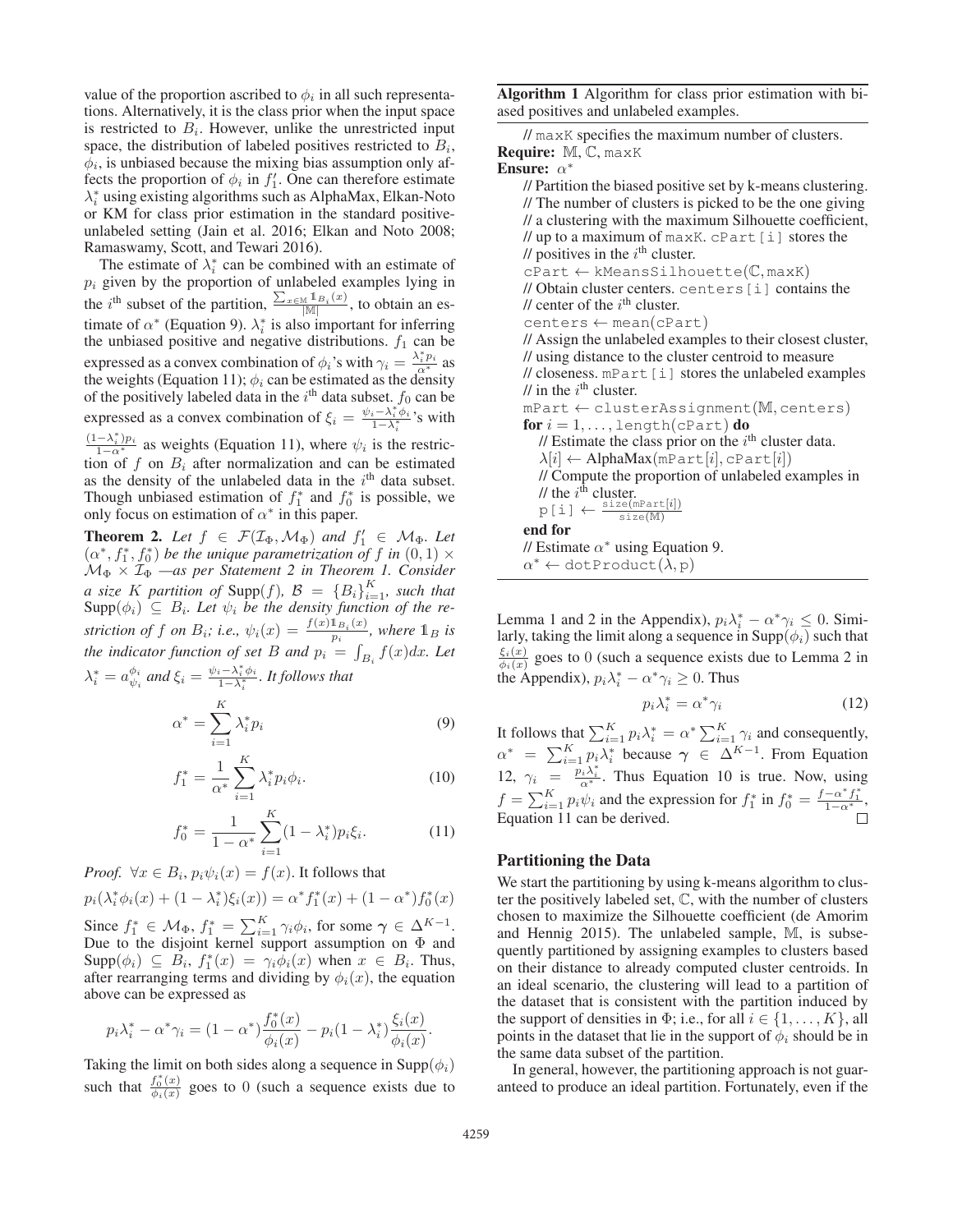partition is not ideal,  $\alpha^*$  can be estimated reasonably well, as shown in the next section. The efficacy of the estimation depends on the difference between  $f_1$  and its best approximation obtained by taking a convex combination of the densities corresponding to the labeled examples in the data subsets generated from the partitioning.

# Experiments and Results

## **Datasets**

Our experiments were carried out on twelve real-life datasets from the UCI Machine Learning Repository (Lichman 2013). When necessary, the original data was converted to binary classification problems on real-valued inputs as follows. Categorical features were encoded by one-hot encoding. Regression problems were converted into classification problems based on the mean of the target variable; i.e., examples with target values higher than the mean were labeled as positive and the remaining examples were labeled as negative. Multi-class classification problems were converted to binary by combining original classes.

To generate biased positive examples and unlabeled data, the positive examples were clustered using k-means, where the number of clusters, K, was determined based on the Silhouette coefficient. For high-dimensional data (dimension greater than 50), we reduced the dimension to 50 by taking Gaussian Random Projections (Dasgupta 2000) before applying k-means clustering. Next, for the  $i<sup>th</sup>$  cluster, a random number  $\zeta_i$  was picked from Uniform $(0, 1)$ . Then,  $\lceil \zeta_i \times \text{cluster size} \rceil$  number of positives picked randomly from the cluster were added to the biased positives set, C. Once sampling was completed for all clusters, C contained the final set of biased positives. The remaining positives were kept in a pool from which the positives for the unlabeled data were drawn randomly. The distribution of the positives in the pool can interpreted as the unbiased distribution of positives. Next, a random number was picked as the class prior,  $\alpha$  from Uniform $(0, 1)$ . The size of the unlabeled sample was picked as  $|\mathbb{M}| = \min(10000, |\text{#pool}/\alpha|, |\text{#neg}/(1-\alpha)|),$  where #neg and #pool were the number of negative examples in the dataset and the pool size, respectively. This allowed us to pick the largest size of the unlabeled sample while ensuring that enough positives and negatives were available to attain  $\alpha$  as the class prior. Then,  $\alpha |M|$  positives and  $\left| (1-\alpha)|M| \right|$ negatives were picked randomly from the pool and the negative sample, respectively, and added to the unlabeled set, M. Repeating this process, we generated 50 biased positiveunlabeled datasets per original dataset.

We also generated unbiased positive-unlabeled datasets from each of the twelve real-life datasets to assess the effect of bias correction when, in reality, the positive sample was unbiased. To this end, we first picked a random number,  $\zeta$ , from Uniform $(0, 1)$  that determined the size of the unbiased positive set.  $\lceil \zeta \times \text{\#pos} \rceil$  examples were randomly picked from the set of available positives into the unbiased positive set, where #pos was the total number of positives. The remaining positives were kept in a pool. Once the pool was constructed, the value of  $\alpha$ , the size of the unlabeled set, and the examples sampled in the unlabeled set were obtained

in the same manner as for the biased case. Fifty unbiased positive-unlabeled datasets were generated from each of the original datasets.

## Algorithms

We ran two versions of our algorithm on the biased positiveunlabeled datasets, namely, Corrected and Corrected\*, as well as standard class prior estimation for unbiased data that we refer to as Uncorrected. Corrected is an exact implementation of Algorithm 1 with maxK intialized to 5. Corrected\* implements Algorithm 1 without clustering the data. Instead, the clustering of the positives used to generate the data along with cluster assignments for the unlabeled examples is given to it as input. This allowed us to separately study the effects of suboptimal clustering. Note that for both Corrected and Corrected\*, we called AlphaMax on each cluster separately to estimate  $\lambda_i^*$ , which means that a different transform was obtained by training a nontraditional classifier on each cluster. We also ran AlphaMax directly on the entire dataset, as a baseline (Uncorrected), to understand the effect of bias on class prior estimation if no correction was applied. Finally, we also ran Corrected, Corrected\* and Uncorrected with the Elkan-Noto algorithm (Elkan and Noto 2008) as another base algorithm, instead of AlphaMax.

#### Results

The experimental results are summarized in Figure 2 and Figure 3. For most biased datasets, both the Corrected\* and Corrected algorithms based on AlphaMax show smaller estimation error compared to the Uncorrected algorithm (Figure 2). However, when the algorithms are based on Elkan-Noto, Corrected\* and Corrected do not always lead to better estimates. This can be explained since Elkan-Noto makes the assumption of complete separation between the positive and negative class-conditional distributions, which is rarely the case in real-life datasets.

The algorithms were also ranked for each dataset based on their absolute error. The algorithm with the smallest error was ranked number 1, whereas the one with the largest error was ranked number 3. The average rank of an algorithm was computed for each original dataset by taking the mean of its ranks from all 50 biased datasets generated from the original dataset. The left panel of Figure 3 shows each algorithm's boxplot, constructed with twelve average ranks, one per original dataset, for the AlphaMax base algorithm. Based on the average ranks, the three AlphaMax-based algorithms can be ranked in decreasing order of overall performance as (1) Corrected\*, (2) Corrected, and (3) Uncorrected. Their average mean absolute errors (MAEs) across the twelve datasets were 0.0900, 0.1579, and 0.2277, respectively. The superiority of Corrected\* over Corrected is expected because it used the same clustering that was used to generate the data. However, Corrected is the more practical algorithm among the two because the clustering that generates the biased data is rarely known.

The mean absolute error (MAE) and ranking were also computed for AlphaMax-based Corrected and Uncorrected procedures on the bias-free datasets. The right panel of Figure 3 shows the boxplots of average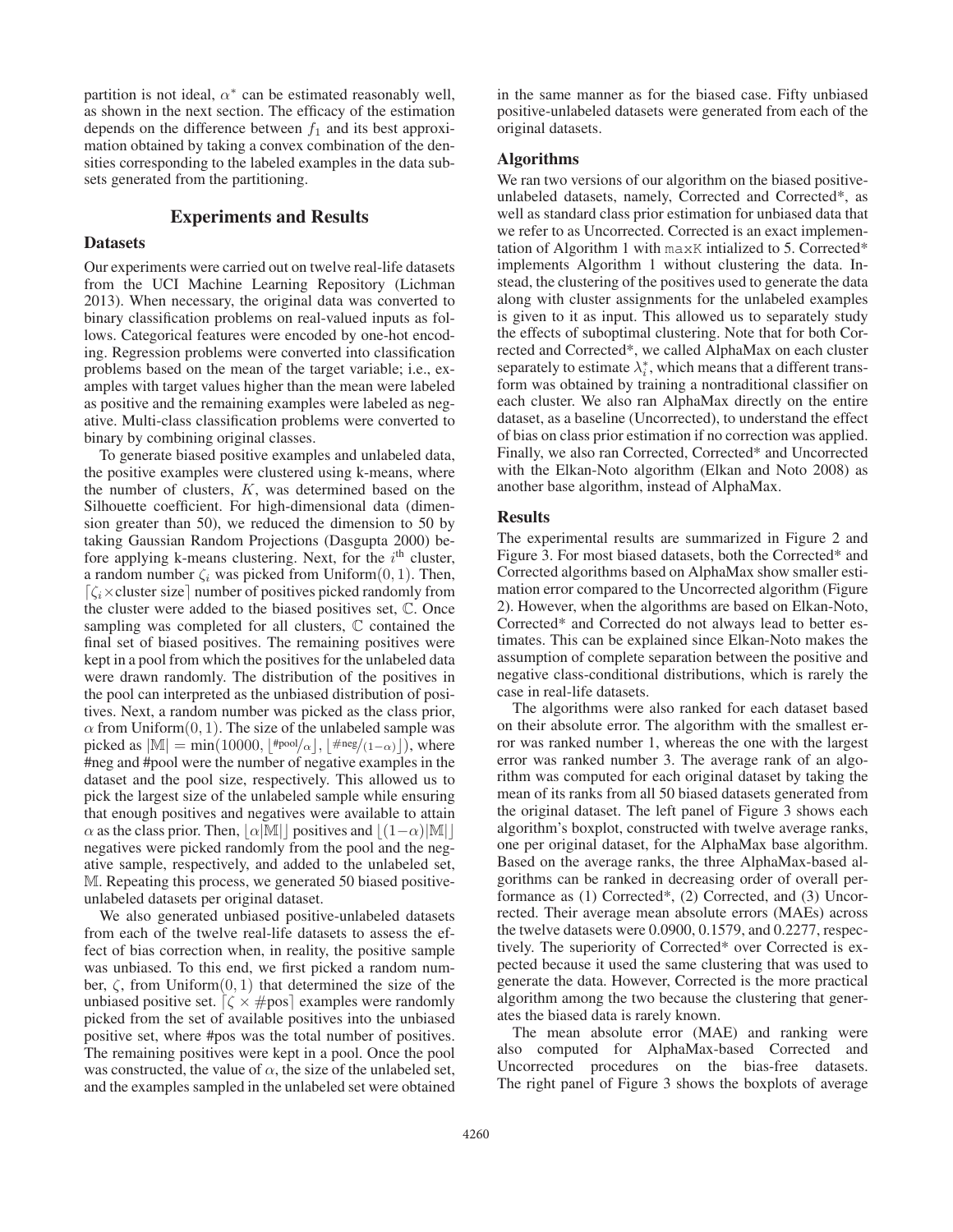

Figure 2: Boxplots of absolute error in class prior estimation for three algorithms ( $C^*$  = Corrected\*, C = Corrected, and U = Uncorrected) on twelve datasets. Each procedure was ran with AlphaMax and Elkan-Noto as the base estimator. Fifty biased positive-unlabeled datasets were generated from each of the twelve original datasets for evaluating the three algorithms.



Figure 3: (Left) Boxplots of average rank for AlphaMaxbased Corrected\*, Corrected, and Uncorrected algorithms on datasets with bias. (Right) Boxplots of average rank for AlphaMax-based Corrected and Uncorrected algorithms on datasets without bias. Both panels also show the average MAE for each algorithm over all datasets.

ranks for Corrected and Uncorrected algorithms on datasets without bias. The algorithm with the smaller error ranked number 1, whereas the one with the larger error ranked number 2. The twelve average ranks per boxplot were computed in the same way as above. Although on the unbiased datasets the average rankings of the Corrected algorithm was lower than the Uncorrected algorithm (Figure 3, right), the comparison based on mean absolute error (MAE) shows that the Corrected algorithm is only slightly inferior. The average MAEs across the twelve datasets for the Corrected and Uncorrected algorithms were 0.1176 and 0.0871, respectively.

## Conclusions and Future Work

As demonstrated by our experiments, the existence of bias in the labeled data can adversely affect the estimation of class prior, the central quantity for many tasks in positiveunlabeled learning. The effect of bias on class prior estima-

tion can be corrected under the mixing bias, disjoint kernel support and  $\phi$ -irreducibility assumptions both in theory and in practice as shown by Theorems 1 and 2 and our experimental results. The efficacy of the correction depends on the data satisfying the above assumptions and also on the ability of the algorithm to find a good partitioning. Though the current partitioning strategy always satisfies the disjoint kernel support assumption, it is not explicitly designed to satisfy the mixing bias and  $\phi$ -irreducibility assumptions. This can be an interesting future research direction. Our experimental results also show that in the absence of bias the estimates from the corrected algorithm and the uncorrected algorithm are comparable. Theorem 2 also shows the possibility of inferring the unbiased distribution of positives and negatives. Developing practical algorithms to do so would be critical to other tasks in positive-unlabeled learning such as performance estimation and estimation of posterior probabilities.

# Appendix

**Lemma 1.**  $f_0 \in \mathcal{I}_{\Phi}$  if and only if  $\forall \phi_i \in \Phi$ ,  $a_{f_0}^{\phi_i} = 0$ .

*Proof.*  $(\Rightarrow)$  From Lemma 4 in (Jain et al. 2016), the set of valid mixing proportions in the expression of  $f_0$  as a mixture containing  $\dot{\phi}_i$ , denoted by  $\mathcal{A}(f_0, \phi_i, \mathcal{P}^{all})$ , is closed from above. Thus,  $a_{f_0}^{\phi_i}$  is a valid mixing proportion. If  $a_{f_0}^{\phi_i} > 0$ , there exists  $h_0 \in \mathcal{P}_{\mathcal{X}} \setminus \{\phi_i\}$  such that  $f_0 =$  $a_{f_0}^{\phi_i} \phi_i + \left(1-a_{f_0}^{\phi_i}\right) h_0$ . However, this implies that  $f_0 \in$  $\mathcal{F}(\mathcal{P}_{\Phi}^{\text{all}},\mathcal{M}_{\Phi})$ , which contradicts  $f_0 \in \mathcal{I}_{\Phi}$ . Thus,  $a_{f_0}^{\phi_i} = 0$ . (←) Suppose the consequent is true. If  $f_0$  ∈  $\mathcal{F}(\mathcal{P}_{\Phi}^{\text{all}}, \mathcal{M}_{\Phi})$ , then for some  $a \in (0, 1)$ ,  $\mathbf{w} \in \Delta^{K-1}$  (the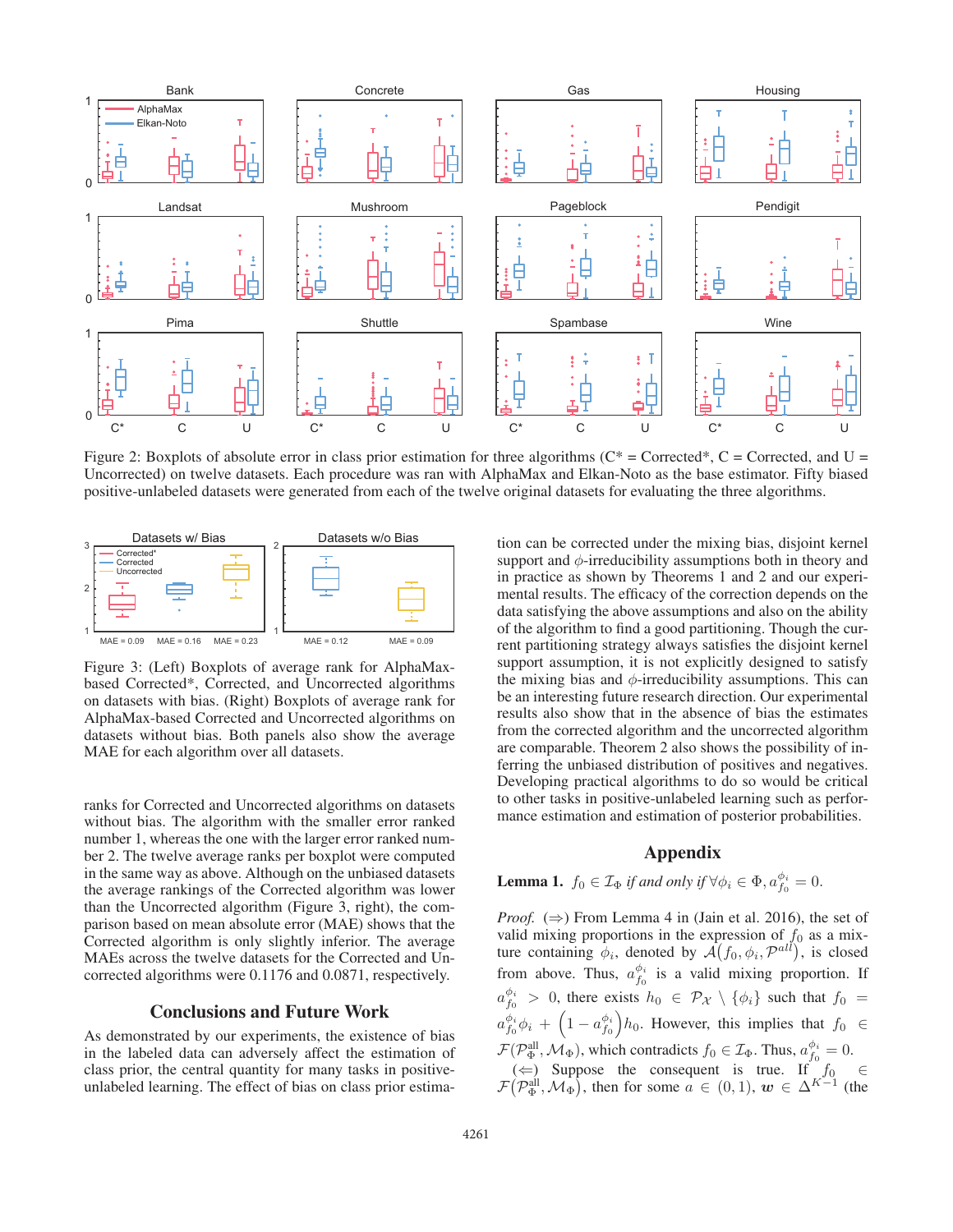unit K – 1 simplex),  $h_1 = \sum_{i=1}^{K} w_i \phi_i \in \mathcal{M}_{\Phi}$  and  $h_0 \in \mathcal{P}_{\Phi}^{\text{all}}$ ,  $f_0 = ah_1 + (1 - a)h_0$ . Let  $\phi_i$  be such that  $w_i > 0$ . Thus,  $f_0 = aw_i\phi_i + (1 - aw_i)\frac{(a\sum_{j\neq i} w_j\phi_j + (1 - a)h_0)}{1 - aw_i}$ ; i.e.,  $f_0$  can be expressed as a nontrivial two-component mixture containing  $\phi_i$  with nonzero weight. Thus,  $a_{f_0}^{\phi_i} > 0$ , which contradicts the consequent. Thus,  $f_0 \notin \mathcal{F}(\mathcal{P}_{\Phi}^{\text{all}}, \mathcal{M}_{\Phi})$  and consequently  $f_0 \in \mathcal{I}_{\Phi}$ .

**Lemma 2.** For any two density functions  $f$  and  $f_1$  on  $\mathcal{X}$ ,  $a_f^{f_1} = \alpha$  if and only if there exists a sequence  $\{x_j\}_{j=1}^{\infty}$  in  $\text{Supp}(f_1)$  *such that*  $\lim_{j\to\infty} \frac{f(x_j)}{f_1(x_j)} = \alpha$ .

*Proof.* From Lemma 4 in (Jain et al. 2016),  $\alpha$  $\inf \left\{ \frac{f(x)}{f_1(x)} : f_1(x) > 0 \right\}$  and  $\alpha = a_f^{f_1}$  are equivalent statements.  $\Box$ 

**Lemma 3.** *Any*  $f_0 \in \mathcal{P}_{\Phi}^{all}$  *can be expressed as*  $ah_1 + (1 - b)$  $a) f_0^*$ , where  $a \in [0, 1)$ ,  $h_1 \in \mathcal{M}_{\Phi}$  and  $f_0^* \in \mathcal{I}_{\Phi}$ .

*Proof.* From Lemma 4 in (Jain et al. 2016), it follows that there exists density  $\psi_1$  such that  $a_{\psi_1}^{\phi_1} = 0$  and  $f_0 = a_{f_0}^{\phi_1} \phi_1 +$  $\left(1 - a_{f_0}^{\phi_1}\right) \psi_1$ . Similarly there exists density  $\psi_2$  such that  $a_{\psi_2}^{\phi_2} = 0$  and  $\psi_1 = a_{\psi_1}^{\phi_2} \phi_2 + \left(1 - a_{\psi_1}^{\phi_2}\right) \psi_2$ . Furthermore, from Lemma 2, since  $a_{\psi_1}^{\phi_1} = 0$ , there exists a sequence  ${x_j}_{j=1}^{\infty}$  in Supp $(\phi_1)$  such that  $\lim_{j\to\infty} \frac{\psi_1(x_j)}{\phi_1(x_j)} = 0$ . Thus,  $\lim_{j \to \infty} \frac{\psi_2(x_j)}{\phi_1(x_j)} = 0$  and consequently, applying Lemma 2,  $a_{\psi_2}^{\phi_1} = 0$ . Continuing with the same argument on  $\psi_{k-1}$  (for  $k = 3, 4, \ldots, K$ , a two-component mixture decomposition of  $\psi_{k-1}$  with  $\phi_k$  as one of the components leads to  $\psi_k$  as the second component such that  $a_{\psi_k}^{\phi_i} = 0$  for  $i = 1, 2, \dots, k$ . In particular,  $a_{\psi_K}^{\phi_i} = 0$  for  $i = 1, 2, \dots, K$ . Note that from Lemma 1,  $\psi_K \in \mathcal{I}_{\Phi}$ . Now recursively substituting mixture representations of  $\psi_k$  in  $f_0 = a_{f_0}^{\phi_1} \phi_1 + \left(1 - a_{f_0}^{\phi_1}\right) \psi_1$ , for  $k = 1, 2, \ldots, K$  leads to a mixture representation of  $f_0$ as  $\sum_{i=1}^{K} a_i \phi_i + \left(1 - \sum_{i=1}^{K} a_i\right) \psi_K$ , where  $a_i \in [0, 1]$  and  $\sum_{i=1}^{K} a_i \in [0,1]$ . However, if  $\sum_{i=1}^{K} a_i = 1$ , then  $f_0 \in \mathcal{M}_{\Phi}$ which leads to a contradiction. Thus,  $\sum_{i=1}^{K} a_i < 1$ . Thus, we can express  $f_0$  as  $ah_1 + (1 - a)f_0^*$ , where  $a = \sum_{i=1}^K a_i$ ,  $h_1 = \frac{\sum_{i=1}^{K} a_i \phi_i}{\sum_{i=1}^{K} a_i}$  and  $f_0^* = \psi_K$ .

**Lemma 4.** *For*  $h_1 \in \mathcal{M}_{\Phi}$ ,  $f_0 \in \mathcal{I}_{\Phi}$  and  $a \in [0, 1)$ ,  $ah_1 +$  $(1 - a)f_0^*$  *cannot be in*  $\mathcal{M}_{\Phi}$ *.* 

*Proof.* If  $ah_1 + (1 - a)f_0^* \in \mathcal{M}_{\Phi}$ , then there exists  $\sum_{i=1}^{K} \bar{\gamma}_i \phi_i$  with  $\bar{\gamma} \in \Delta^{K-1}$  such that  $ah_1 + (1 - a)f_0^* =$  $\sum_{i=1}^{K} \bar{\gamma}_i \phi_i$ . Since  $h_1$  is in  $\mathcal{M}_{\Phi}$ , it can be expressed as  $\sum_{i=1}^{K} \gamma_i \phi_i$ , for some  $\gamma \in \Delta^{K-1}$ . Thus,

$$
a \sum_{i=1}^{K} \gamma_i \phi_i + (1 - a) f_0^* = \sum_{i=1}^{K} \overline{\gamma}_i \phi_i
$$

$$
\Rightarrow \sum_{i=1}^{K} (a \gamma_i - \overline{\gamma}_i) \phi_i = -(1 - a) f_0^*
$$

If  $a\gamma_i = \overline{\gamma}_i$  for all  $i = 1, 2, \dots, K$ , then  $a = 1$ . However,  $a < 1$ . Thus, there exists an  $j \in \{1, 2, ..., K\}$  such that  $a\gamma_j \neq \overline{\gamma}_j$ . Restricting the above equation to the support of  $\phi_i$  leads to

$$
(a\gamma_j - \bar{\gamma}_j) = -(1-a)\frac{f_0^*(x)}{\phi_j(x)} \quad \text{for all } x \text{ in } \text{Supp}(\phi_j),
$$

under the disjoint kernel support assumption. Since  $f_0 \in$  $\mathcal{I}_{\Phi}$ ,  $a_{f_0^*}^{\phi_j} = 0$  follows from Lemma 1. Thus, there exists a sequence  ${x_k}_{k=1}^{\infty}$  in Supp $(\phi_j)$  such that limit of the right hand side along the sequence is 0. However, the left hand side is a nonzero constant in the limit. Hence a contradiction. Thus,  $ah_1 + (1 - a)f_0^* \notin \mathcal{M}_{\Phi}$  $\Box$ 

## References

Bekker, J., and Davis, J. 2018. Estimating the class prior in positive and unlabeled data through decision tree induction. In *Proceedings of the 32nd AAAI Conference on Artificial Intelligence*, AAAI 2018, 2712–2719.

Blanchard, G.; Lee, G.; and Scott, C. 2010. Semi-supervised novelty detection. *J Mach Learn Res* 11:2973–3009.

Chang, S.; Zhang, Y.; Tang, J.; Yin, D.; Chang, Y.; Hasegawa-Johnson, M. A.; and Huang, T. S. 2016. Positiveunlabeled learning in streaming networks. In *Proceedings of the 22nd ACM SIGKDD International Conference on Knowledge Discovery and Data Mining*, KDD 2016, 755–764.

Cortes, C.; Mohri, M.; Riley, M.; and Rostamizadeh, A. 2008. Sample selection bias correction theory. In *Proceedings of the 19th International Conference on Algorithmic Learning Theory*, ALT 2008, 38–53.

Dasgupta, S. 2000. Experiments with random projection. In *Proceedings of the 16th Conference on Uncertainty in Artificial Intelligence*, UAI 2000, 143–151.

de Amorim, R. C., and Hennig, C. 2015. Recovering the number of clusters in data sets with noise features using feature rescaling factors. *Information Sciences* 324:126–145.

Denis, F.; Gilleron, R.; and Letouzey, F. 2005. Learning from positive and unlabeled examples. *Theor Comput Sci* 348(16):70–83.

Denis, F. 1998. PAC learning from positive statistical queries. In *Proceedings of the 9th International Conference on Algorithmic Learning Theory*, ALT 1998, 112–126.

du Plessis, M. C., and Sugiyama, M. 2012. Semi-supervised learning of class balance under class-prior change by distribution matching. In *Proceedings of the 29th International Conference on Machine Learning*, ICML 2012, 823–830.